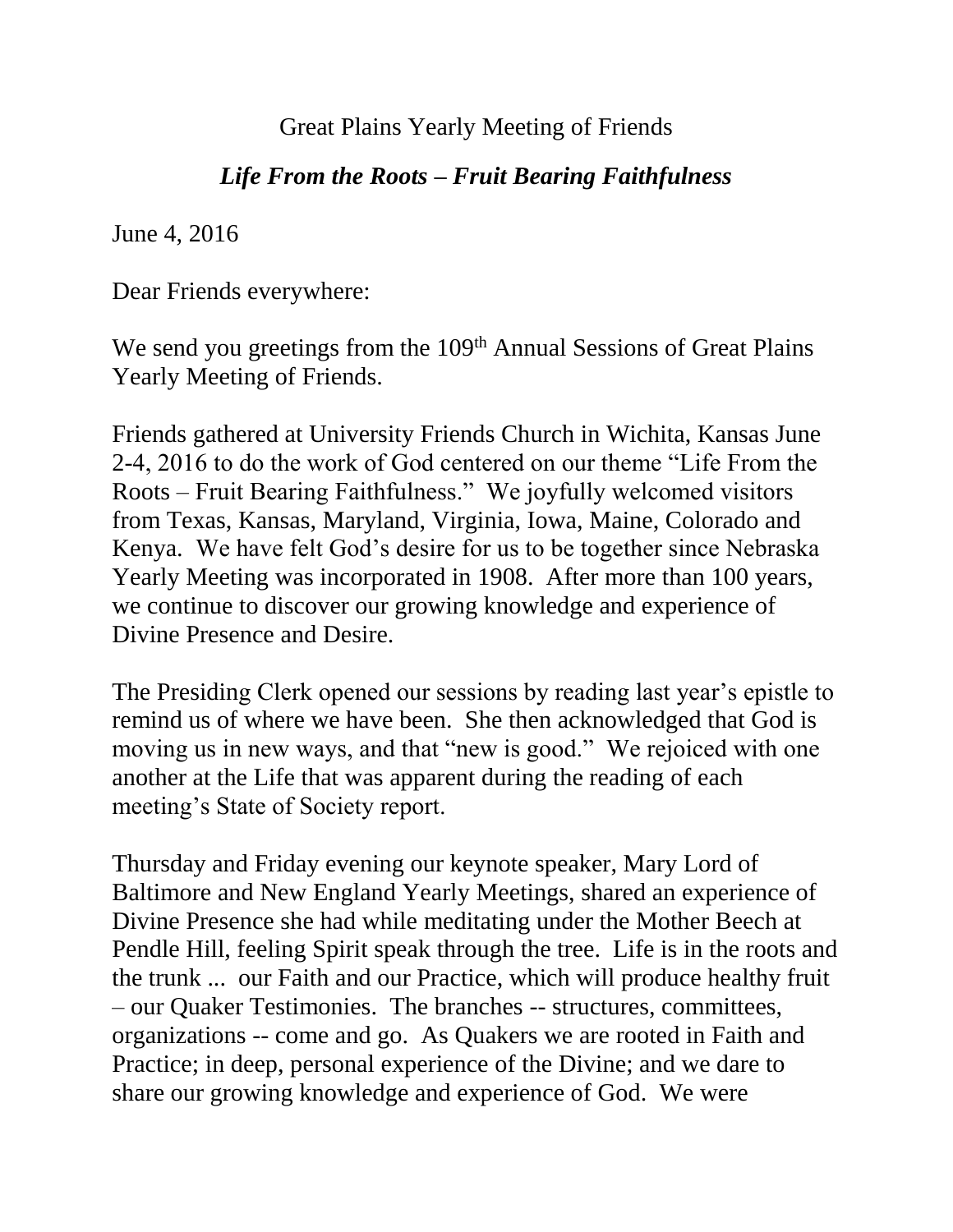encouraged to share, together, our names of Divine Presence and to relate a time we experienced the Divine. Mary encouraged us to create space in our meetings to share with one another our deep truths and our stumbling questions.

Our faithfulness to our experience of Spirit is bearing fruit. Our work at nurturing relationships among Friends in the Great Plains Region has led two meetings to express interest in joining us. During our Friday morning Meeting for Worship with Attention to Business, Lubbock [Texas] Friends of Christ Quaker Meeting was joyfully granted 'preparatory affiliate status' and Topeka Friends' interest in further exploring membership in Great Plains Yearly Meeting was welcomed with open hearts.

After rejoicing in the expanding Revitalization and Leadership Development Initiative last year, this year we welcomed Dorlan Bales as our first clerk of a new standing committee, the Home Missions Committee. We experienced a new relational and organizational paradigm as the Home Missions Committee and the Finance Committee, which share concerns, held two 'working together' times during our sessions.

For the first time, we used the Friendly Bible Study method as we gathered together for worship on Friday and Saturday mornings. This method, originally developed by Larry and Joanne Spears, emphasizes engaging Scripture with our hearts, rather than our heads. On Friday we experienced John 15: 11-15, 17, and on Saturday James 2: 21-24.

Through God's Grace a process of healing in the relationship between Great Plains Yearly Meeting and Rocky Mountain Yearly Meeting begun in 2014 continues with intentional acts of forgiveness and intervisitation. We are blessed by the presence of the presiding clerk of Rocky Mountain Yearly Meeting at our sessions this year and we are strengthened by our desire to be together in the shared Love of God.